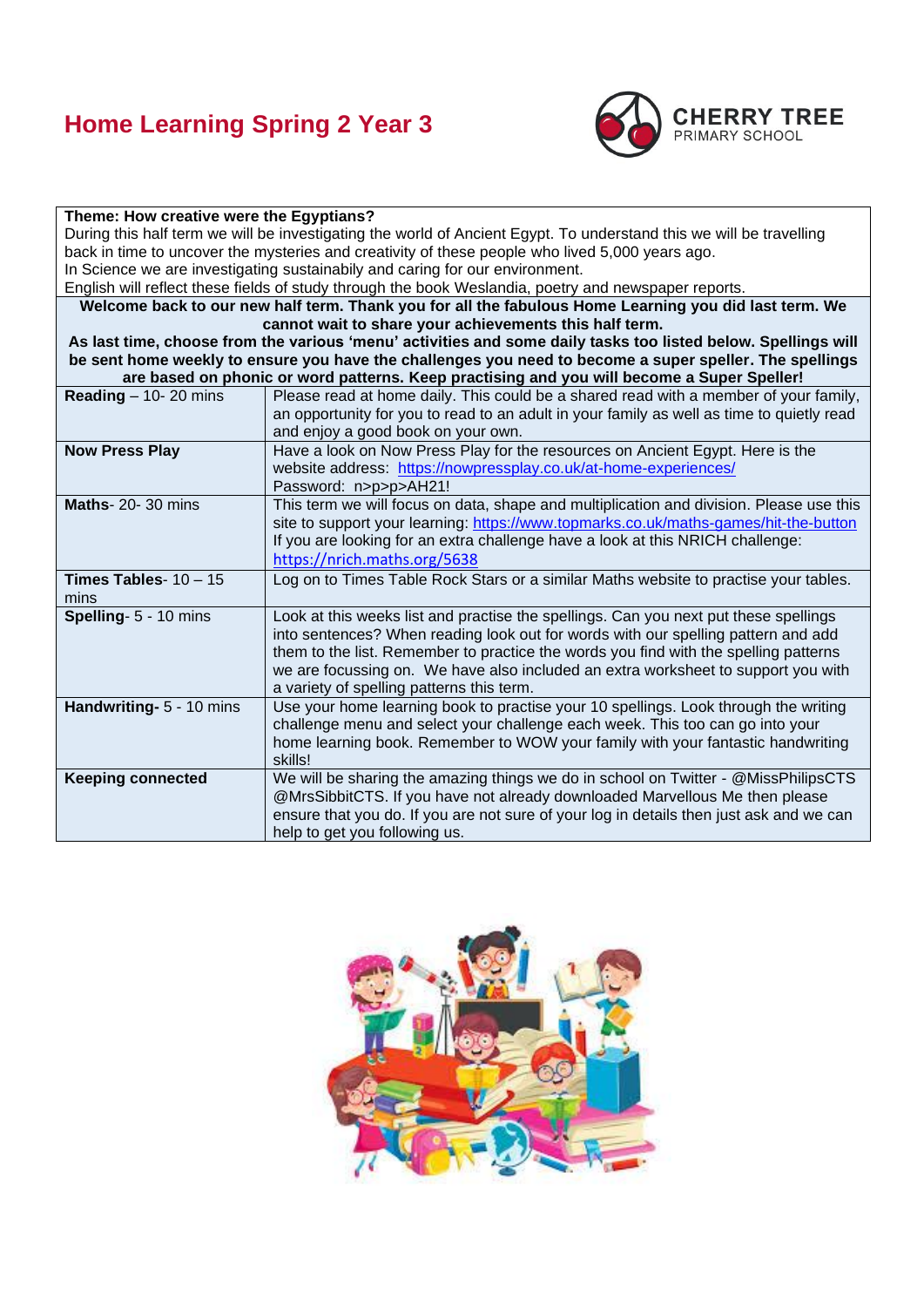# **Home Learning Spring 2 Year 3**



### **Your menus for this half term.**

#### **Theme Menu Year 3**

Choose **one** starter, main and dessert activity to do over the half term. You have five weeks to finish your meal...I mean homework! Bring back **by Wednesday 30th March** ready to share with the class ☺.

| <b>Starter</b>                                                                                                                                                                                                | Main                                                                                                                                                                                             | <b>Dessert</b>                                                                                                                                                                                                                                          |
|---------------------------------------------------------------------------------------------------------------------------------------------------------------------------------------------------------------|--------------------------------------------------------------------------------------------------------------------------------------------------------------------------------------------------|---------------------------------------------------------------------------------------------------------------------------------------------------------------------------------------------------------------------------------------------------------|
| Find out at least two amazing facts<br>about Ancient Egypt. You will need<br>to share this with the class in a<br>format of your choice.                                                                      | The Nile was so important to life in<br>Ancient Egypt.<br>Make a poster showing details and<br>information about the River Nile.<br>This could be as it is today or as it<br>was 5,00 years ago! | Make a healthy snack for you and<br>oyur family. Bring in photos of your<br>tasty dish to share with the class.<br>Ask your family to be food critics and<br>give feedback for us to share!                                                             |
| Our book this term is Weslandia.<br>Our hero creates his own civilisation.<br>If you were to create a civilsiation<br>what would you include and why?<br>Present your ideas in a format of<br>your choice.    | Create an Egyptian cartouche!<br>What will you inscribe onto your<br>cartouche?                                                                                                                  | We are an island nation and there<br>are many lighthouses around our<br>coast.<br>Craete a fact file about a lighthouse<br>of your choice.                                                                                                              |
| Discover where you live!<br>Our nearest city is St Albans. The<br>church there is very old although not<br>quite as old as the pyramids. What<br>can you find out about the history of<br>this ancient place? | Our Jigsaw them is Healthy Me<br>Write about all the ways you keep<br>healthy. You could keep an exercise<br>diary or make a poster showing all<br>the ways you stay healthy.                    | At this time of year the flowers are<br>beginning to shoot through and our<br>gardens and parks come to life after<br>their winter rest.<br>Study an area in your garden or<br>local park and keep a record of the<br>first signs of life you discover. |

## **Writing Menu Year 3**

| Choose your writing activites to complete in your Homework Book each week.<br>Bring back to school by Wednesday $30th$ March ready to share with the class $\circledcirc$ . |                                                                                                                                                                               |                                                                                                                                                                                            |  |  |  |
|-----------------------------------------------------------------------------------------------------------------------------------------------------------------------------|-------------------------------------------------------------------------------------------------------------------------------------------------------------------------------|--------------------------------------------------------------------------------------------------------------------------------------------------------------------------------------------|--|--|--|
| Describe your favourite book cover.<br>Why do you think the cover of a<br>book is so important?                                                                             | Investigate a conservation group<br>who are helping to save the<br>environment for wild animals e.g<br>WWF/ Greenpeace/ Save the Rhino                                        | Create a board game about Ancient<br>Egypt. Write instructions for your<br>game.<br>Play it at home to check your<br>instructions then bring it in to share<br>with your friends in class. |  |  |  |
| Draw and describe a creature that<br>lives in the desert.                                                                                                                   | Write a poem about a desert<br>adventure. Will your poem rhyme?<br>Will it be a nonsense poem? Include<br>similies and metaphors to add detail<br>and humour to your writing. | What 10 things would you take, and<br>why, if you were going on a trip to<br>explore the Nile.                                                                                             |  |  |  |
| Write a big list of<br>adjectives that start<br>with the first letter of<br>the phrase<br><b>Tutankhamun</b>                                                                | Write a letter to<br>someone living in<br>Ancient Egypt telling<br>them all about your life here in<br>England in 2022.                                                       | Write a story featuring your family as<br>eco warriors who plan a campaign to<br>help improve / save our planet.                                                                           |  |  |  |